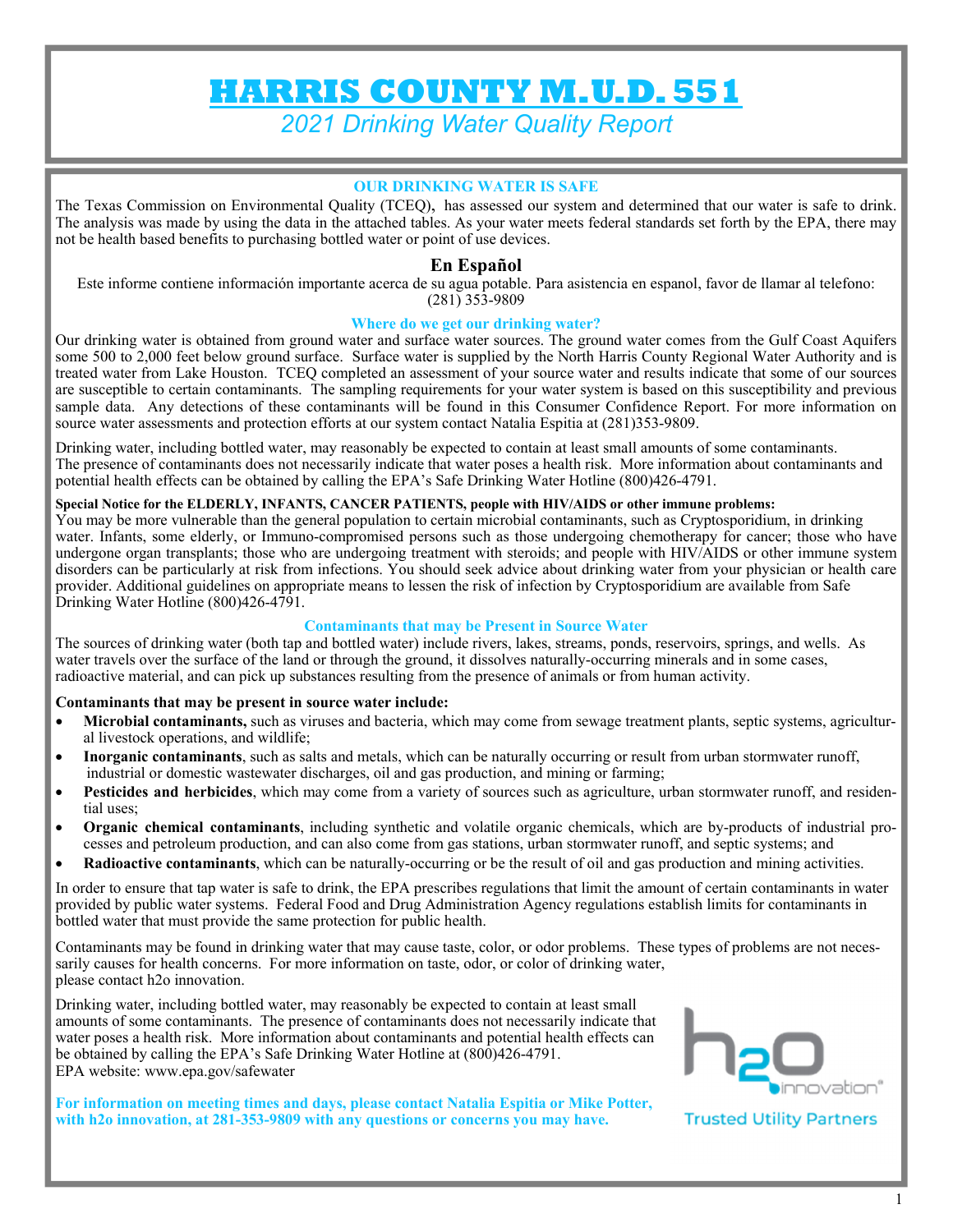### **About the Following Table**

The following table contains all of the chemical constituents which have been found in your drinking water for the most recent testing performed in accordance with applicable regulations. USEPA requires water systems to test up to 97 constituents. The constituents detected in your water are listed in the attached table.

#### **DEFINITIONS**

**Maximum Contaminant Level (MCL)** - The highest permissible level of a contaminant in drinking water. MCL's are set as close to the MCLG's as feasible using the best available treatment technology.

**Maximum Contaminant Level Goal (MCLG)** - The level of a contaminant in drinking water below which there is no known or expected health risk. MCLG's allow for a margin of safety.

**ppm** = parts per million or milligrams per liter (mg/l), one part per million corresponds to one minute in two years or a single penny in \$10,000. **ppb** = parts per billion or micrograms per liter  $(\mu g/l)$ , one part per billion corresponds to one minute in 2,000 years or a single penny in \$10,000,000. **pCi/l** = pico curies per liter: Measure of radioactivity.

**Maximum Residual Disinfectant Level (MRDL)** - The highest level of a disinfectant allowed in drinking water. There is convincing evidence that addition of a disinfectant is necessary for control of microbial contaminants.

# **Harris County M.U.D. 551 TX1013688 2021 Drinking Water Quality Report:**

|      | <b>Disinfectant Residual</b> |                                                                  |                                     |            |                 |                            |                                           |  |  |
|------|------------------------------|------------------------------------------------------------------|-------------------------------------|------------|-----------------|----------------------------|-------------------------------------------|--|--|
| Year | donstituenti                 | <b>Highest Detected</b><br>Level at Any<br><b>Sampling Point</b> | <b>Range of<br/>Detected Levels</b> | <b>MCL</b> | $\frac{MCL}{G}$ | Units of<br><b>Measure</b> | <b>Source of Constituent</b>              |  |  |
| 2021 | Chlorine<br>Disinfectant     | 3.21                                                             | $0.53 - 4.0$                        |            |                 | ppm                        | Disinfectant used to control<br>microbes. |  |  |

|      | <b>Organic Contaminants</b>     |                                                       |                                |            |             |                     |                                               |  |  |  |
|------|---------------------------------|-------------------------------------------------------|--------------------------------|------------|-------------|---------------------|-----------------------------------------------|--|--|--|
| Year | Constituent                     | Highest<br>Detected Level at<br>Any Sampling<br>Point | Range of<br>Detected<br>Levels | <b>MCL</b> | <b>MCLG</b> | Units of<br>Measure | Source of Constituent                         |  |  |  |
| 2021 | Total Trihalomethanes<br>(TTHM) | 13                                                    | $10.5 - 13$                    | 80         | n/a         | ppb                 | By-product of drinking water<br>chlorination. |  |  |  |
| 2021 | Haloacetic Acids<br>(HAA5)      | 16.4                                                  | $10.9 - 16.4$                  | 60         | n/a         | ppb                 | By-product of drinking water<br>chlorination. |  |  |  |

\*The value in the Highest Level or Average Detected column is the highest of all TTHM / HAA5 sample results collected at a location over a year.

|      |                             | Unregulated Contaminants**                      |                                              |                         |
|------|-----------------------------|-------------------------------------------------|----------------------------------------------|-------------------------|
| Year | <b>Constituent</b>          | <b>Average of All</b><br><b>Sampling Points</b> | Range of<br><b>Detected</b><br><b>Levels</b> | <b>Units of Measure</b> |
| 2020 | Dibromoacetic Acid          | 1.3                                             | $1.3 - 1.3$                                  | ppb                     |
| 2021 | Dichloroacetic Acid         | 10.46                                           | $8.7 - 11.8$                                 | ppb                     |
| 2021 | Trichloroacetic Acid        | 2.43                                            | $2.2 - 2.6$                                  | ppb                     |
| 2021 | Bromochloracetic Acid       | 1.6                                             | $1.3 - 1.8$                                  | ppb                     |
| 2021 | Chloroform                  | 9.7                                             | $9.0 - 10.6$                                 | ppb                     |
| 2020 | <b>Bromoform</b>            | 1.6                                             | $1.6 - 1.6$                                  | ppb                     |
| 2020 | Dibromochloromethane        | 1.5                                             | $1.0 - 2.0$                                  | ppb                     |
| 2021 | <b>Bromodichloromethane</b> | 1.77                                            | $1.5 - 2.0$                                  | ppb                     |

\*\*Unregulated contaminants are those for which EPA has not established drinking water standards. The purpose of unregulated contaminant monitoring is to assist the EPA in determining the occurrence of unregulated contaminants in drinking water and whether future regulation is warranted.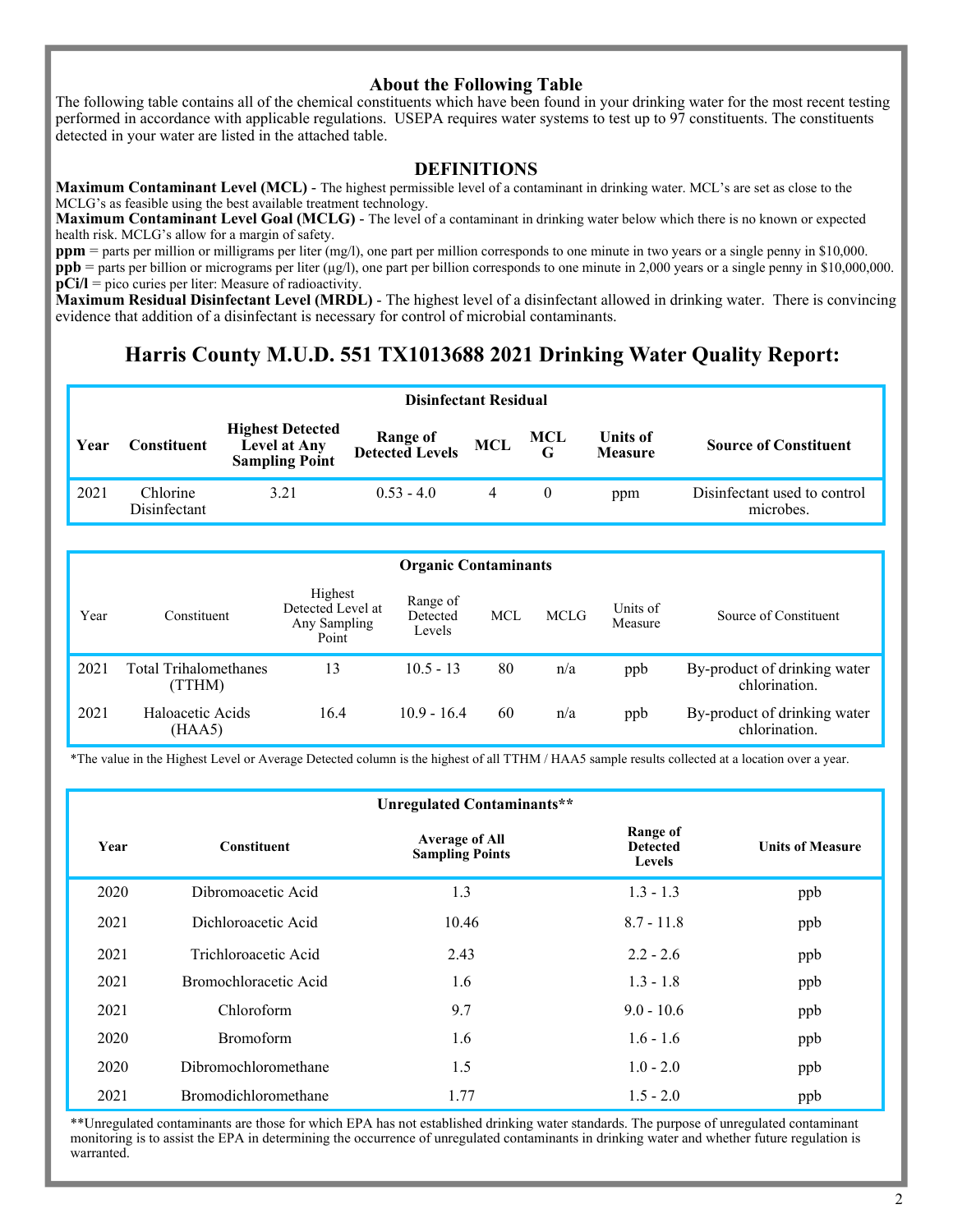| <b>Inorganic Contaminants</b> |             |                                                                            |                                              |            |             |                                   |                              |  |  |
|-------------------------------|-------------|----------------------------------------------------------------------------|----------------------------------------------|------------|-------------|-----------------------------------|------------------------------|--|--|
| Year                          | Constituent | <b>Highest</b><br><b>Detected Level at</b><br><b>Any Sampling</b><br>Point | Range of<br><b>Detected</b><br><b>Levels</b> | <b>MCL</b> | <b>MCLG</b> | <b>Units of</b><br><b>Measure</b> | <b>Source of Constituent</b> |  |  |
| 2020                          | Nitrate     | 0.58                                                                       | $0.58 - 0.58$                                | 10         | 10          | ppm                               | Runoff from fertilizer use.  |  |  |

#### **Year Constituent The 90th Percentile Number of Sites Exceeding Action Levels Action Level Units of Measure Source of Constituent**  2020 Lead 0.5 0 15 ppb Corrosion of household plumbing system. 2020 Copper 0.0217 0 1.3 ppm Erosion of natural deposits. **Lead and Copper**

\*If present, elevated levels of lead can cause serious health problems, especially for pregnant women and young children. Lead in drinking water is primarily from materials and components associated with service lines and home plumbing. This water supply is responsible for providing high quality drinking water, but cannot control the variety of materials used in plumbing components. When your water has been sitting for several hours, you can minimize the potential for lead exposure by flushing your tap for 30 seconds to 2 minutes before using water for drinking or cooking. If you are concerned about lead in your water, you may wish to have your water tested. Information on lead in drinking water, testing methods, and steps you can take to minimize exposure is available from the Safe Drinking Water Hotline or at http:// www.epa.gov/safe water/lead.

# **During 2021, M.U.D. 551 received water from Heatherloch M.U.D. TX1010548 The following is water quality information was provided by Heatherloch M.U.D.:**

|      | <b>Inorganic Contaminants</b> |                                                                            |                                       |                |             |                                   |                                                 |  |  |  |  |
|------|-------------------------------|----------------------------------------------------------------------------|---------------------------------------|----------------|-------------|-----------------------------------|-------------------------------------------------|--|--|--|--|
| Year | <b>Constituent</b>            | <b>Highest</b><br><b>Detected Level at</b><br><b>Any Sampling</b><br>Point | Range of<br><b>Detected</b><br>Levels | <b>MCL</b>     | <b>MCLG</b> | <b>Units of</b><br><b>Measure</b> | <b>Source of Constituent</b>                    |  |  |  |  |
| 2021 | Nitrate                       | 1.29                                                                       | $1.29 - 1.29$                         | 10             | 10          | ppm                               | Runoff from fertilizer use.                     |  |  |  |  |
| 2018 | Nitrite                       | 0.403                                                                      | $< 0.01 - 0.403$                      |                |             | ppm                               | Erosion of natural deposits.                    |  |  |  |  |
| 2020 | Barium                        | 0.131                                                                      | $0.131 - 0.131$                       | $\overline{2}$ | 2           | ppm                               | Discharge from drilling wastes.                 |  |  |  |  |
| 2020 | Fluoride                      | 0.13                                                                       | $0.13 - 0.13$                         | 4.0            | 4           | ppm                               | Erosion of natural deposits.                    |  |  |  |  |
| 2020 | Cyanide                       | 50                                                                         | $50 - 50$                             | 200            | 200         | ppb                               | Discharge from plastic/fertilizer<br>factories. |  |  |  |  |

#### **Organic Contaminants**

| Year | Constituent                | <b>Highest</b><br><b>Detected Level</b><br>at Any Sampling<br>Point | Range of<br><b>Detected</b><br><b>Levels</b> | <b>MCL</b> | <b>MCLG</b> | <b>Units of</b><br><b>Measure</b> | <b>Source of Constituent</b>                  |
|------|----------------------------|---------------------------------------------------------------------|----------------------------------------------|------------|-------------|-----------------------------------|-----------------------------------------------|
| 2021 | Total Trihalomethanes      | 15.3                                                                | $14 - 15.3$                                  | 80         | n/a         | ppb                               | By-product of drinking water<br>chlorination. |
| 2021 | Haloacetic Acids<br>(HAA5) | 25.0                                                                | $22.7 - 25.0$                                | 60         | n/a         | ppb                               | By-product of drinking water<br>chlorination. |

|             | <b>Disinfectant Residual</b> |                                    |                                               |  |  |                                   |                                           |  |  |  |
|-------------|------------------------------|------------------------------------|-----------------------------------------------|--|--|-----------------------------------|-------------------------------------------|--|--|--|
| <b>Year</b> |                              | <b>Constituent</b> Highest Average | Range of MCL MCLG<br>Detected Levels MCL MCLG |  |  | <b>Units of</b><br><b>Measure</b> | <b>Source of Constituent</b>              |  |  |  |
| 2021        | Chlorine<br>Disinfectant     | 3.48                               | $0.53 - 3.48$                                 |  |  | ppm                               | Disinfectant used to control<br>microbes. |  |  |  |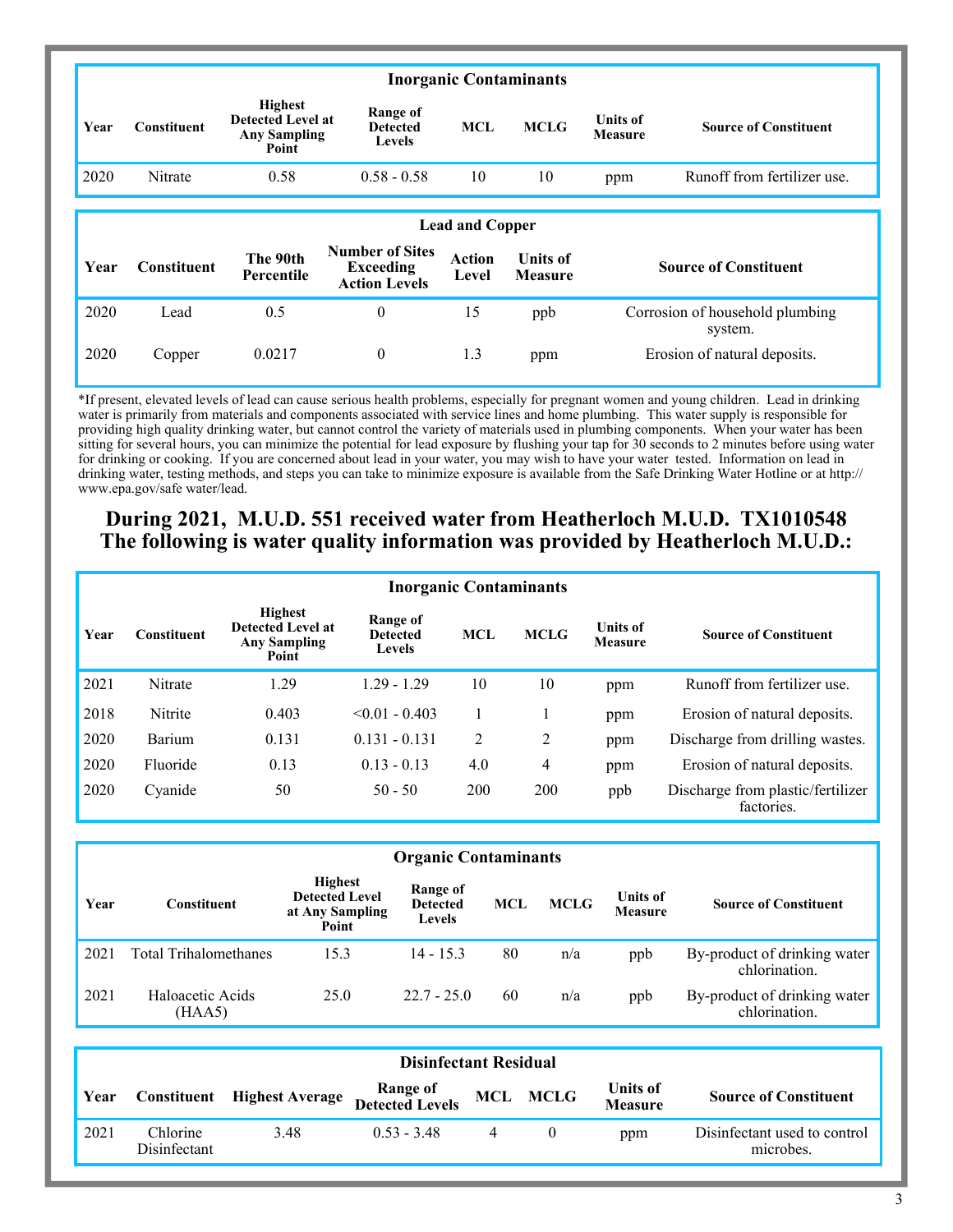## **Radioactive Contaminants**

| Year | Constituent                | <b>Highest</b><br><b>Detected Level at</b><br><b>Any Sampling</b><br>Point | Range of<br><b>Detected</b><br><b>Levels</b> | MCL | <b>MCLG</b>  | Units of<br><b>Measure</b> | <b>Source of Constituent</b> |
|------|----------------------------|----------------------------------------------------------------------------|----------------------------------------------|-----|--------------|----------------------------|------------------------------|
| 2010 | Gross Alpha                | 3.0                                                                        | $3.0 - 3.0$                                  | 15  | $\mathbf{0}$ | pCi/l                      | Erosion of natural deposits. |
| 2010 | <b>Beta Emitters</b>       | 5.4                                                                        | $5.4 - 5.4$                                  | 50  | $\mathbf{0}$ | pCi/l                      | Erosion of natural deposits. |
| 2016 | Combined Radium<br>226/228 | 1.5                                                                        | $1.5 - 1.5$                                  | 5.  | $\mathbf{0}$ | pCi/L                      | Erosion of natural deposits. |

|      | <b>Organic Contaminants</b> |                                                                     |                                              |     |             |                                   |                                              |  |  |  |
|------|-----------------------------|---------------------------------------------------------------------|----------------------------------------------|-----|-------------|-----------------------------------|----------------------------------------------|--|--|--|
| Year | Constituent                 | <b>Highest</b><br><b>Detected Level</b><br>at Any Sampling<br>Point | Range of<br><b>Detected</b><br><b>Levels</b> | MCL | <b>MCLG</b> | <b>Units of</b><br><b>Measure</b> | <b>Source of Constituent</b>                 |  |  |  |
| 2021 | Atrazine                    | 0.3                                                                 | $0.3 - 0.3$                                  | 3   | 3           | ppb                               | Run off from herbicide used<br>on row crops. |  |  |  |
| 2021 | Simazine                    | 0.08                                                                | $0.08 - 0.08$                                | 4   | 4           | ppb                               | Herbicide runoff.                            |  |  |  |

|      | Unregulated Contaminants**  |                                                 |                                       |                         |  |  |  |  |  |
|------|-----------------------------|-------------------------------------------------|---------------------------------------|-------------------------|--|--|--|--|--|
| Year | <b>Constituent</b>          | <b>Average of All</b><br><b>Sampling Points</b> | Range of<br><b>Detected</b><br>Levels | <b>Units of Measure</b> |  |  |  |  |  |
| 2020 | Monochloroacetic Acid       | 2.0                                             | $2.0 - 2.0$                           | ppb                     |  |  |  |  |  |
| 2020 | Dichloroacetic Acid         | 12.5                                            | $12.5 - 12.5$                         | ppb                     |  |  |  |  |  |
| 2020 | Trichloroacetic Acid        | 2.8                                             | $2.8 - 2.8$                           | ppb                     |  |  |  |  |  |
| 2020 | Bromochloracetic Acid       | 2.8                                             | $2.8 - 2.8$                           | ppb                     |  |  |  |  |  |
| 2021 | Chloroform                  | 11.65                                           | $8.3 - 15.0$                          | ppb                     |  |  |  |  |  |
| 2021 | <b>Bromodichloromethane</b> | 2.1                                             | $2.0 - 2.2$                           | ppb                     |  |  |  |  |  |
| 2020 | Dibromochloromethane        | 1.15                                            | $1.0 - 1.3$                           | ppb                     |  |  |  |  |  |

\*\*Unregulated contaminants are those for which EPA has not established drinking water standards. The purpose of unregulated contaminant monitoring is to assist the EPA in determining the occurrence of unregulated contaminants in drinking water and whether future regulation is warranted.

# **During 2021, Harris County M.U.D. No. 551 received surface water from the North Harris County Regional Water Authority (NHCRWA). The following is a compilation of the water quality information provided by the North Harris County Regional Water Authority:**

| <b>Organic Contaminants</b> |             |                                                                         |                                              |   |          |                                   |                                              |  |
|-----------------------------|-------------|-------------------------------------------------------------------------|----------------------------------------------|---|----------|-----------------------------------|----------------------------------------------|--|
| Year                        | Constituent | <b>Highest</b><br><b>Detected Level at</b><br><b>Any Sampling Point</b> | Range of<br><b>Detected</b><br><b>Levels</b> |   | MCL MCLG | <b>Units of</b><br><b>Measure</b> | <b>Source of Constituent</b>                 |  |
| 2021                        | Atrazine    | 0.64                                                                    | $0.64 - 0.64$                                | 3 |          | ppb                               | Runoff from herbicides used<br>on row crops. |  |